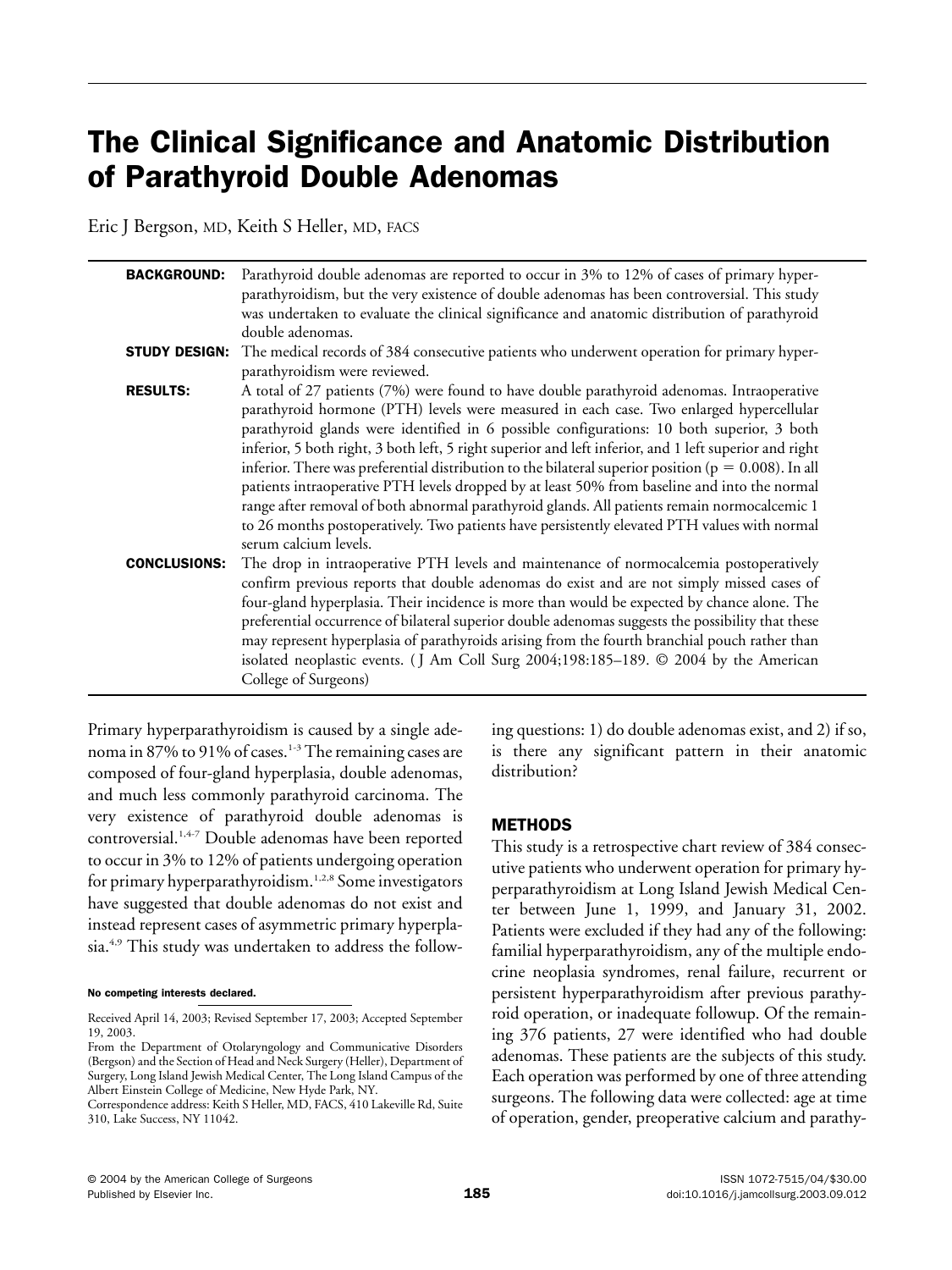roid hormone (PTH) levels, intraoperative PTH (IOPTH) levels, type of operation, surgical findings, histopathologic results, and postoperative calcium and PTH levels. Specimens were considered by the pathologists to be abnormal based on gross and histologic criteria including weight, cellularity, fat depletion, and morphology.

The initial operative approach was based on the results of preoperative Sestamibi scanning. Patients whose scans clearly demonstrated a single abnormal parathyroid underwent a minimally invasive procedure identifying and removing only the single abnormal gland. If the IOPTH dropped by at least 50% from the initial baseline and into the normal range, no attempt was made to identify other glands. If the IOPTH did not drop appropriately, the operation was converted to a conventional bilateral exploration. If the Sestamibi scan did not clearly identify a single abnormal parathyroid or suggested the presence of multiple abnormal glands, a conventional bilateral exploration with attempted identification of all four parathyroids was planned. The diagnosis of double adenomas was based on the surgeon's clinical impression that the glands were enlarged, by pathologic confirmation that the glands were enlarged and hypercellular, and by an appropriate decrease in IOPTH after removal of both abnormal glands. Unfortunately, in those patients who had a planned bilateral exploration, the second adenoma was frequently removed so soon after the removal of the first that it could not be determined what the IOPTH decrease would have been after the first abnormal gland was removed.

The QuiCK-IntraOperative Intact PTH Assay (Nichols Institute Diagnostics) was used during all procedures. Blood samples were drawn either from an indwelling intravenous or a radial arterial catheter. Samples were obtained at the following times: baseline-1 (before skin incision or induction of anesthesia), baseline-2 (after identification but before removal of an abnormal gland), at 5 and 10 minutes after each gland was excised, and at various times thereafter when appropriate.

## RESULTS

A total of 27 patients (7%) were found to have double parathyroid adenomas. Of the patients, 22 were women (81%) and 5 were men (19%). Their ages ranged from 30 to 85 years (median 61 years). The median age of the remaining 349 patients was 58 years. The median preoperative total calcium and PTH levels were 11.3 and 93 for the double-adenoma patients and were 11.1 and 104 for the remaining patients. These differences between the two groups are not significant.

Preoperative Sestamibi scans identified a single abnormal gland in 16 patients, 2 abnormal glands in 8 patients, and more than 2 abnormal glands in 3 patients. Of the 27 patients with double adenoma, 24 (89%) underwent bilateral exploration either as the planned initial surgical procedure or after the IOPTH failed to drop appropriately after removal of a single adenoma. Three patients (11%) underwent unilateral exploration. In two of the unilateral explorations a single adenoma was removed and the IOPTH failed to fall appropriately. Further exploration on the same side revealed a second adenoma that was removed with an adequate drop in the IOPTH. In the third unilateral exploration the patient had a single adenoma excised and an ipsilateral hemithyroidectomy performed for a separate indication. Pathologic examination revealed an unexpected intrathyroidal parathyroid adenoma.

An average of 3.5 parathyroids were identified in each patient undergoing bilateral exploration. Two enlarged hypercellular parathyroid glands were identified in 6 possible configurations: 10 both superior, 3 both inferior, 5 both right, 3 both left, 5 right superior and left inferior, and 1 left superior and right inferior. The preferential distribution to the bilateral superior position is statistically significant (two-sided binomial *Z* test,  $p = 0.008$ ). In all patients the IOPTH levels dropped by at least 50% from baseline and met the requirement for adequate parathyroidectomy. All patients remain normocalcemic 1 to 26 months (median 7 months) postoperatively. Two patients have persistent, mildly elevated PTH values with normal serum calcium levels.

#### **DISCUSSION**

In 1977 Wang and Reider<sup>4</sup> wrote of the experience at the Massachusetts General Hospital, "The so-called 'double adenomas' if they indeed exist, are extremely rare, and we have not encountered a single case since 1958." Cope<sup>10</sup> expressed similar doubt in 1978: "It is such a biological feat to make one hyperfunctioning adenoma that a coincidental second hypersecreting neoplasm is highly unlikely." In contrast, in many recent series, double adenomas have been reported to occur in 3% to 12% of patients with primary hyperparathyroidism.<sup>1,2,8</sup>

Accurate identification of double adenomas depends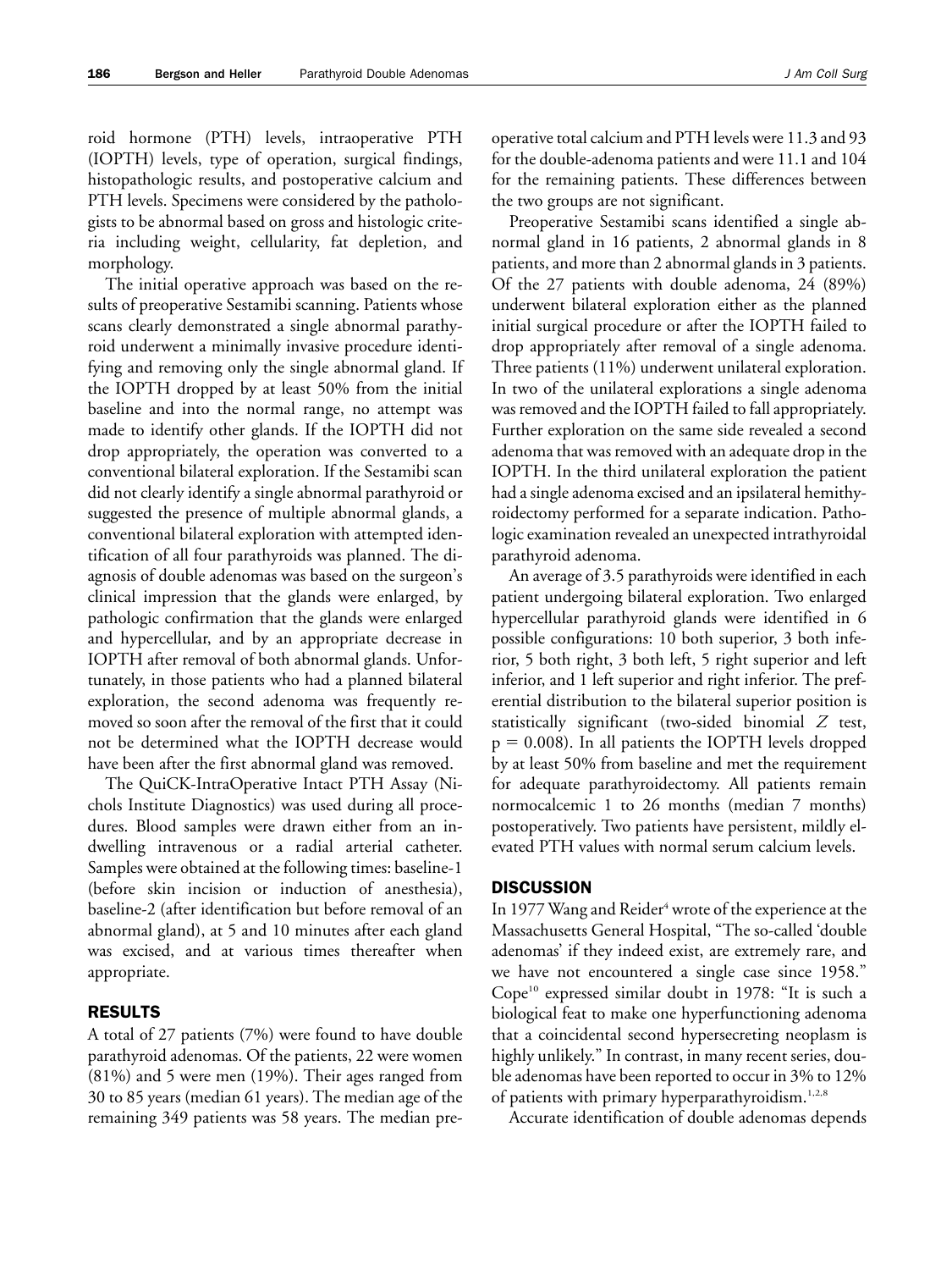on the ability of the surgeon and pathologist to distinguish adenomatous from hyperplastic glands. Castleman and Mallory<sup>11</sup> first described the normal and abnormal pathologic conditions of the parathyroid glands in 1935. These investigators described the adenoma as a neoplastic lesion that was solitary and surrounded by a rim of normal appearing parathyroid tissue. In contrast, hyperplasia was defined as "a diffuse enlargement of all glands" with a "rather monotonous uniformity."

Histopathologic differentiation of adenoma from hyperplasia is difficult at best. Ghandur-Mnaymneh and Kimura<sup>9</sup> state that endocrine gland hyperplasia does not necessarily occur diffusely, but instead can be asymmetric and focal "resulting in an adenoma-like enlargement." They describe the hyperplastic thyroid nodule, which can be histologically distinguished from thyroid adenomas, as an analogous process. These investigators argue that most single enlarged parathyroid glands are labeled as adenomas because pathologists lack appreciation of the concept of focal hyperplasia. The result is a gross overdiagnosis of parathyroid adenomas and underdiagnosis of hyperplasia. These investigators suggest a revised set of histologic criteria for parathyroid adenoma and hyperplasia. A hyperplastic mass exhibits one of the following: the presence of fat cells within the mass, a lobular pattern, or merging of the tissue within the mass with the normal surrounding parathyroid tissue. By comparison an adenoma should fulfill all of the following criteria: absence of fat within the mass, absence of a lobular pattern, and a well-defined demarcation between the mass and the surrounding parathyroid tissue. Using the above criteria the investigators reviewed pathologic specimens from 172 patients who underwent operation for primary hyperparathyroidism at Jackson Memorial Hospital. Their diagnosis was hyperplasia in 83.8% of cases, normal parathyroid tissue in 8.1%, adenoma in 5.8%, and "not able to be classified" in 2.3%. These conclusions represent a marked departure from traditional thinking.

A study by Saxe and colleagues<sup>12</sup> further highlights the ambiguity of parathyroid histopathology. A total of 50 slides containing parathyroid sections were given to 3 pathologists for review. The sections came from adenomas and hyperplastic glands defined clinically. An adenoma was defined as a single enlarged gland excised with positive identification of another normal gland at operation in a patient with at least 1 year of postoperative normocalcemia. Parathyroid tissue taken from patients

with four enlarged glands or from patients with familial hyperparathyroidism was considered to be hyperplastic. The interpretations of each of the three pathologists were then compared with the impression of the surgeon. The interpretation of the pathologists matched the surgeon's clinical definition of adenoma in 35%, 55%, and 83% of cases, and hyperplasia in 0%, 38%, and 60% of cases. The pathologists agreed with the surgeon's definition of normal parathyroid tissue in 71%, 78%, and 78% of cases. There was also a great deal of interpathologist variability on many sections.

Clearly the histologic differentiation of adenomatous from hyperplastic parathyroid glands is confusing and unreliable. Efforts to make this distinction more objectively have been attempted based on the clonality of the abnormal parathyroid glands and other molecular biologic methods. One technique of clonal analysis involves the use of X-linked Glucose-6-phosphate dehydrogenase deactivation. Using this method Jackson and colleagues<sup>13</sup> analyzed normal and abnormal parathyroid tissue from 10 patients with primary hyperparathyroidism caused by single adenomas. They found that both the normal and abnormal tissue were polyclonal in origin. Arnold and associates<sup>14</sup> addressed the same issue using restriction fragment length polymorphism directed at hypoxanthine phosphoribosyltransferase. Tissue specimens from eight patients with single adenomas and five patients with four-gland hyperplasia were analyzed using the restriction fragment length polymorphism. These researchers found evidence of monoclonal origin in six of eight adenoma specimens, and evidence of polyclonal origin in five of five hyperplasia specimens.

Larian and coworkers<sup>5</sup> studied six patients with primary hyperparathyroidism; three with single adenomas, and three with double adenomas. In all six patients the abnormal glands were removed and a normal gland was identified and biopsied. All six patients maintain postoperative normocalcemia. Clonal analysis of all of the excised parathyroid tissue was performed using restriction fragment length polymorphism in the phosphoglycerolkinase gene. In addition, proliferative activity was measured in each specimen using immunohistochemical markers PCNA and Ki-67. All adenomatous tissue from both the single- and double-adenoma patients was monoclonal in origin. The biopsy specimens from the normal glands were all found to be polyclonal in origin. High levels of proliferative activity were found in all adenomas. Normal proliferative activity was found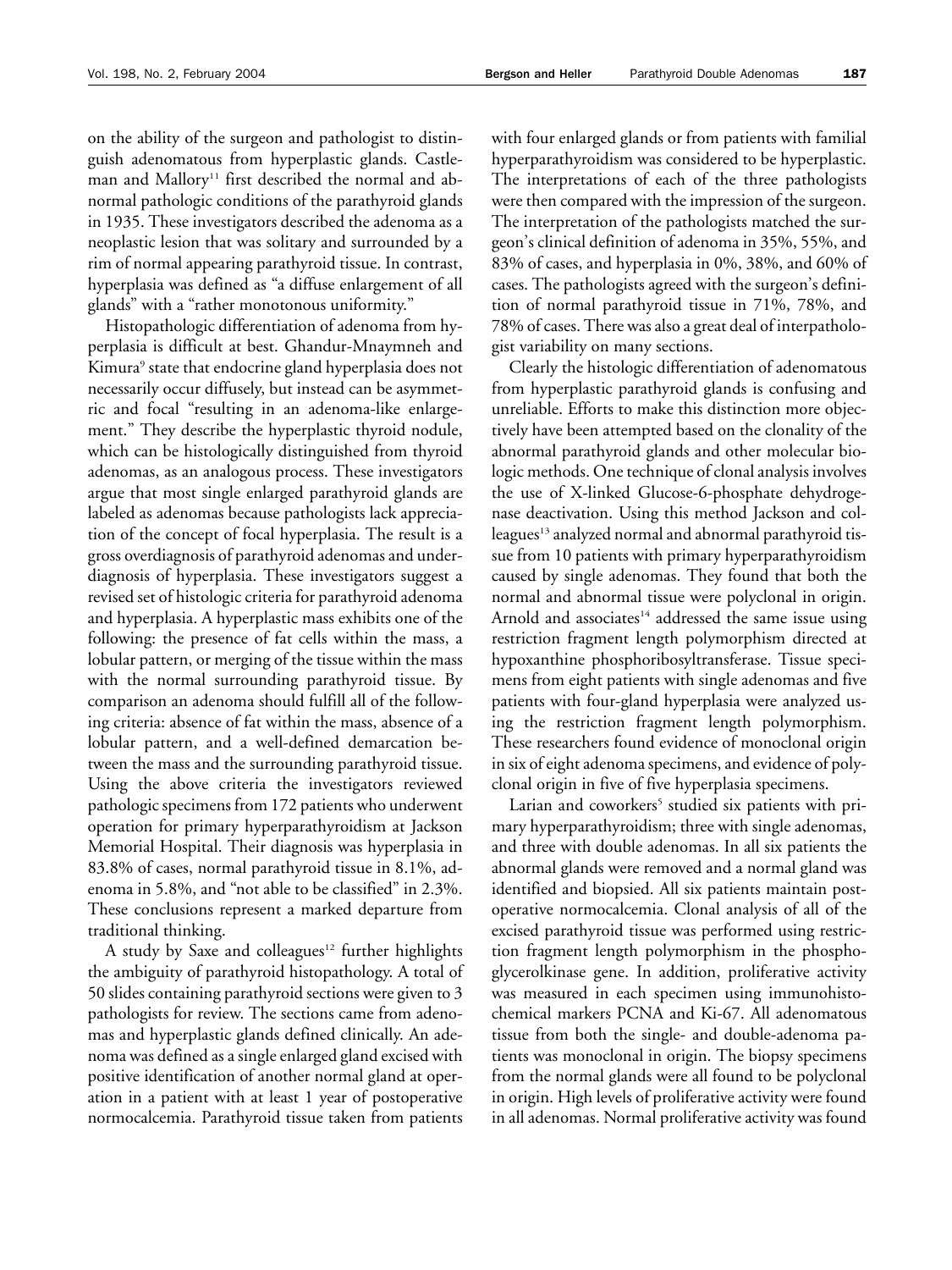in the normal glands from the single-adenoma patients, but higher than normal proliferative activity was found in two of the three normal glands from the doubleadenoma patients. The investigators conclude that parathyroid adenomas are monoclonal neoplastic lesions. They suggest that double adenomas may occur in the background of hyperstimulation and hyperproliferation and that this may account for an increased incidence of spontaneous mutation.

Attempts have been made to distinguish doubleadenoma patients on clinical grounds. Tezelman and colleagues<sup>8</sup> reviewed 416 patients with primary hyperparathyroidism: 309 with single adenomas, 58 with hyperplasia, and 49 with double adenomas. These researchers compared the following: clinical manifestations; pre- and postoperative calcium, PTH, and phosphorous; and the surgical success rate. They found that double-adenoma patients were older than those with single adenomas. Fatigue, muscle weakness, and bone pain were more common and preoperative PTH was higher in patients with double adenomas than in those with single adenomas or hyperplasia. In a similar study Szabo and associates<sup>15</sup> reviewed 866 cases of patients who underwent operation for primary hyperparathyroidism, including 77 with double adenomas. These investigators were unable to confirm the findings of Tezelman and colleagues. Our findings agree with those of Szabo and associates.<sup>15</sup> We found no difference between patients with double adenomas and other patients with primary hyperparathyroidism with regard to age, preoperative calcium, or preoperative PTH.

The inability to distinguish adenoma from hyperplasia on histologic grounds has resulted in different recommendations about the appropriate surgical management of primary hyperparathyroidism. In 1970 Haff and Ballinger<sup>16</sup> argued that because of this, subtotal parathyroidectomy should be performed in all cases. They feared that undetected hyperplasia remaining in the patient would predispose to failure. This concern was not substantiated in the 1981 report by Harrison and cowork $ers<sup>17</sup>$  of 39 patients undergoing operation for primary hyperparathyroidism. There were 17 patients with hyperplasia, 6 with solitary adenomas, and 16 with solitary adenomas and evidence of microscopic hyperplasia in the biopsied grossly normal remaining glands. In those patients with evidence of microscopic residual hyperplasia, there were no cases of recurrent hyperparathyroidism after 4 to 8 years of followup. These researchers concluded that residual microscopic hyperplasia is of no clinical significance. Attie and colleagues, $1,18$  in studies from 1978 and 1990, also argued against routine subtotal parathyroidectomy. They suggested removal of only those glands that appeared grossly enlarged, and reported a 2.2% failure rate using this method.

In 1998 Nussbaum and associates<sup>19</sup> introduced the use of IOPTH measurement in parathyroid operation. Irvin and coworkers<sup>20</sup> established parameters for its use as an indicator of adequate parathyroidectomy. An appropriate decrease in the IOPTH suggests that all hyperfunctioning parathyroid tissue has been removed, and predicts postoperative normocalcemia. In our series of 27 patients with double adenomas, all patients demonstrated an appropriate decrease in IOPTH after excision of 2 abnormal glands and all of these patients have maintained postoperative normocalcemia. Two patients have mildly elevated PTH levels, with normal serum calcium. Postoperative elevation of parathyroid hormone levels with normocalcemia has been described.<sup>21,22</sup> It is thought to occur in about 28% of cases after successful parathyroidectomy. The significance of this observation has not yet been determined.

The existence of double adenomas has caused confusion and debate in the literature, because it would seem extraordinarily unlikely that two separate neoplastic events could occur randomly in the parathyroid glands of a single patient. Pathologists have been unable to clarify the issue. They cannot reliably distinguish between parathyroid adenomas, hyperplasia, and even normal functioning parathyroid tissue. Ultimately it is the judgment of the surgeon that determines which glands will be removed from the patient. The advent of IOPTH monitoring has provided an additional means of ensuring adequate parathyroidectomy. More research is needed to determine the exact nature of double parathyroid adenomas, but our data provide further evidence that double adenomas do exist.

There is scarce mention in the literature about the anatomic distribution of double adenomas. In their 1958 description of chief cell hyperplasia Cope and associates<sup>23</sup> wrote, "As with primary water-clear cell hyperplasia, the upper glands are generally much larger than the lower ones." Tezelman and colleagues<sup>8</sup> reported that 55% of their series of 49 double adenomas were bilateral. Similarly, Attie and colleagues<sup>1</sup> reported that 25 of 29 double adenomas in their series were bilateral. Our data indicate that there is a significant preferential dis